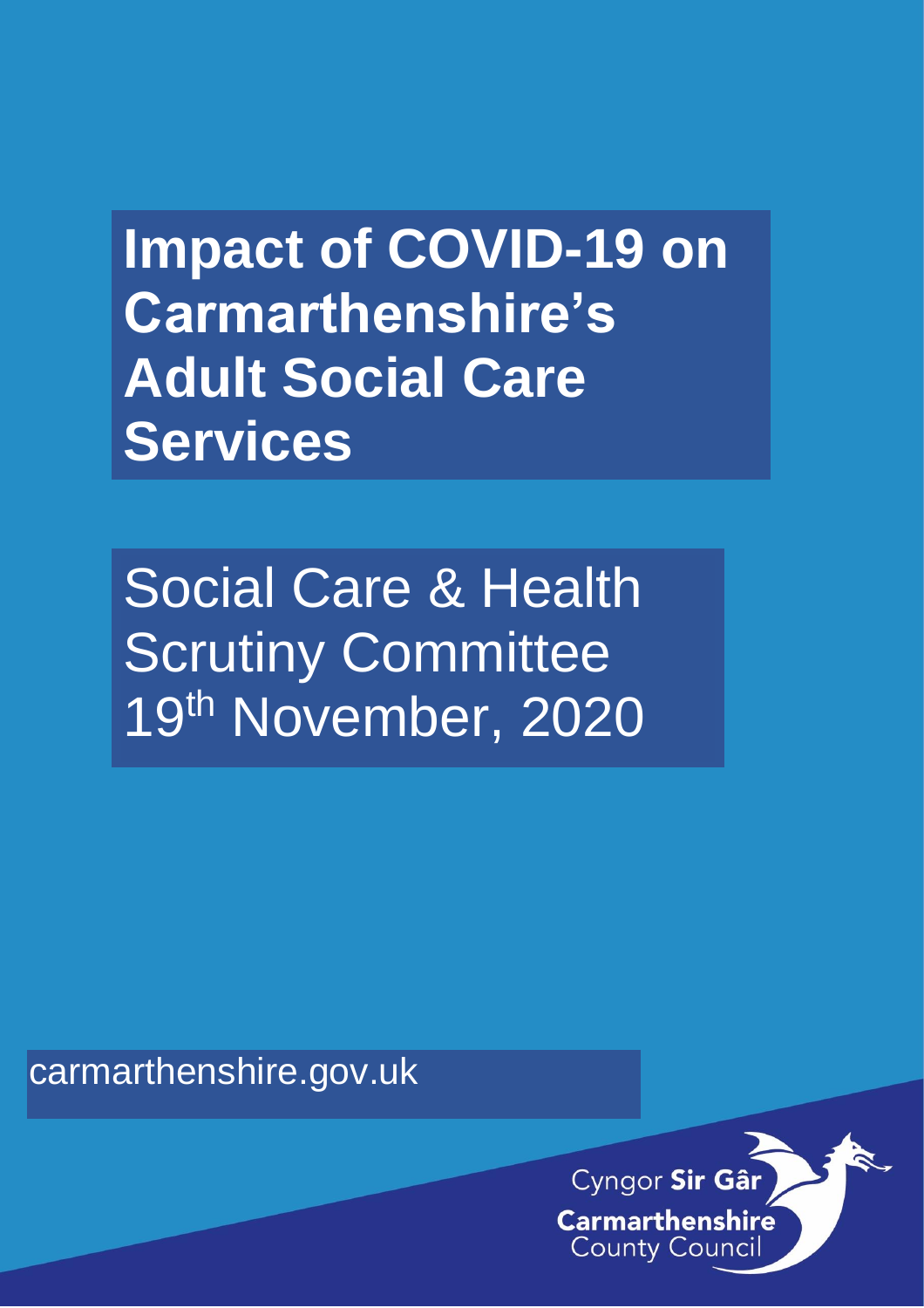# **Health and Social Care Scrutiny Report: Covid-19 Position Statement.**

#### **Introduction**

Throughout this emergency our priority has been to continue to support those who receive services and their families, to do this safely, to protect staff and the people of Carmarthenshire. We have not experienced the infection rates or deaths that some Local Authorities have, but we remain vigilant with our governance processes and infection control, in order that we ensure this position is sustained.

### **1. Impact of Covid on Services**

From an Integrated Services and Adult Social Care perspective, we have tried as far as possible, to maintain business as usual. We have continued to support people who need our help in the community and need support to be discharged from hospital. We have continued to offer Information Advice and Assistance (IAA) in line with the requirements of the Social Services and Wellbeing (Wales) Act and carried out social care assessments where required.

Tribute should be paid to our remarkable care staff and managers whose commitment in dealing with the most difficult of situations has been exceptional. The most significant area of risk and greatest impact of Covid -19 has been in relation to the Care Home Sector and Carmarthenshire has experienced a number of outbreaks and the sector, which includes our in-house and commissioned provision, has faced huge challenges to care for those who were very frail, and for some, sadly at the end of their life. Again, we acted swiftly. We were among the first to put a 'no visitors policy' in all homes and subsequently not to allow admissions without a confirmed negative test. Actions to support homes included:

- **The issuing of PPE**
- **Increased Testing**
- **Revised Admission Criteria**
- **Improved Infection Control**
- **Financial Support**

Visiting Care Homes by families and friend has, and remains, a challenge. We are looking, however, post the latest circuit breaker, to implement a plan to allow managed internal visits, balancing infection control issues with the need for residents to see their loved ones.

A Regional (West Wales) Care Homes Risk and Escalation Policy was developed, to ensure a whole system coordinated approach to risk and collaborative responsibility to respond to the Covid-19 challenge. Work is currently being progressed to develop this approach for domiciliary care.

Unfortunately we had to close all day services for Older People at the start of the pandemic, due to the vulnerability of the client group to Covid-19, together with the challenges surrounding social distancing in our buildings and on transport. We also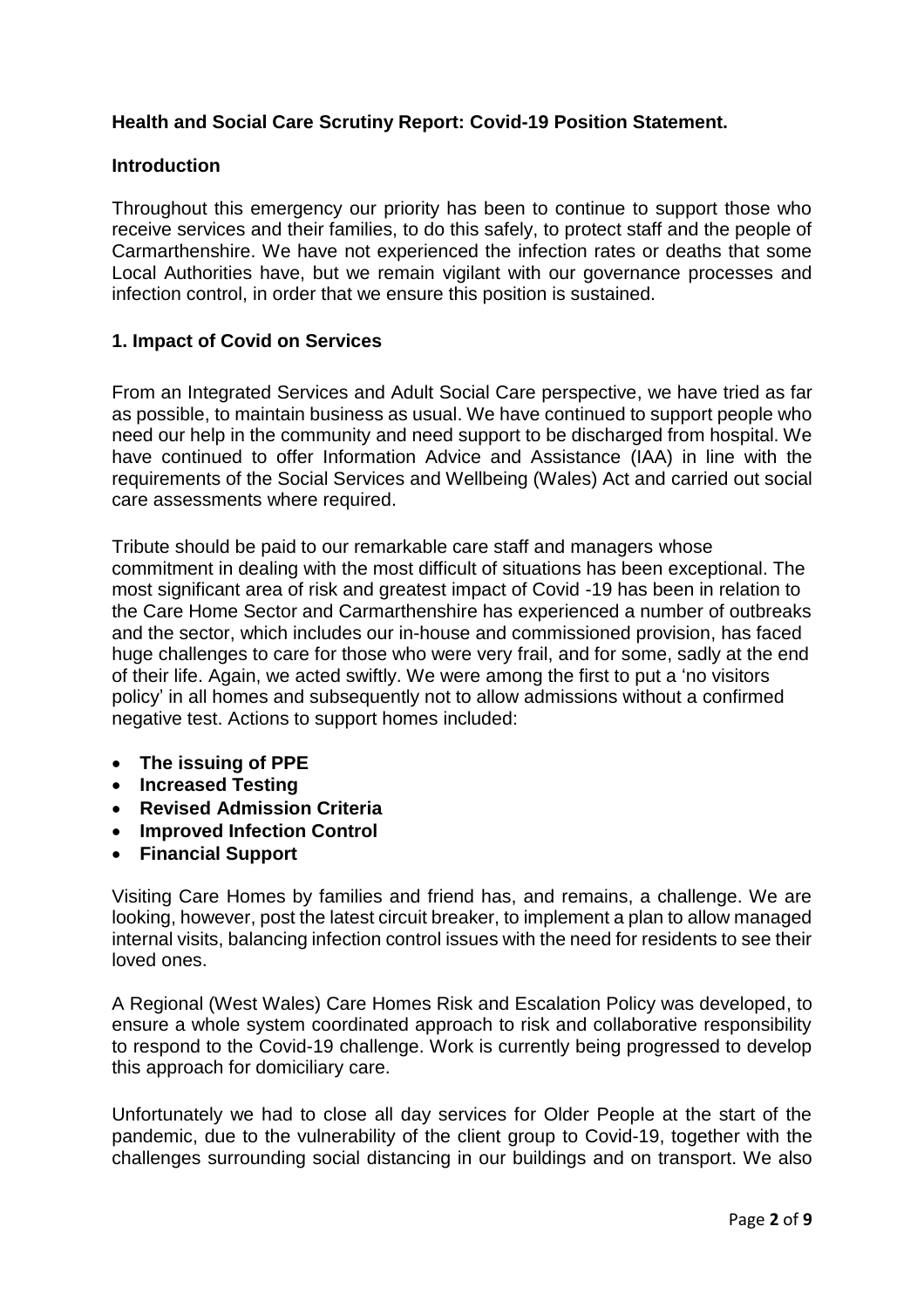had to suspend all planned respite in care homes, due to the challenges that care homes faced in managing the spread of the virus.

In terms of our in-house care homes we have faced the following challenges:

- Increased number of vacant beds.
- Financial impact in terms of increased staffing needed due to shielding staff and residents being isolated; and
- Managing the mental and physical impact on staff e.g. Additional workload, dealing with end of life situations with little or no family involvement and pressures for the teams.

Day services for older people currently remain closed and it is difficult to envisage how they can reopen before there is either a vaccine, or community transmission of the virus ceases. We are therefore now looking at an alternative offer. We have started to re-offer planned respite at one Local Authority run care home, to see whether we can safely start to roll this out going forward. Emergency respite can still be arranged at a range of care homes across the County on a risk assessed basis, subject to a negative Covid-19 test and isolation for 14-days on admission to the care home.

In relation to Learning Disability and Mental Health day service, at the start of the pandemic Welsh Government introduced guidance to protect people and to prevent the spread of coronavirus. In response to this, the Local Authority took the decision to suspend our building-based services.

Whilst some buildings have been closed, we have continued to provide care to our most vulnerable and we have in some instances provided support in buildings following robust risk assessments. Our current position is that we are now looking at how some support services can be re-introduced safely into the community. However, this will be on a significantly reduced basis, so that we can maintain everyone's safety. Many services will not operate as they previously did. They will not be able to offer the range of activities or be able to support as many people as they did previously, as our priority at the current time is to keep everyone safe.

Most of the care and support in Carmarthenshire is delivered by the independent commissioned sector. The Commissioning team in Carmarthenshire has played a significant part in supporting these services during the pandemic. The range of support has included:

- Coordination of the numerous communications and guidance.
- Coordination and supply of PPE
- Proactive communications including a 24/7 helpline at the peak of the pandemic.
- Collaborating with health colleagues to produce daily reports to monitor escalation and risk.
- Initiating provider performance arrangements to address any Covid-19 or other concerns in relation to service provision.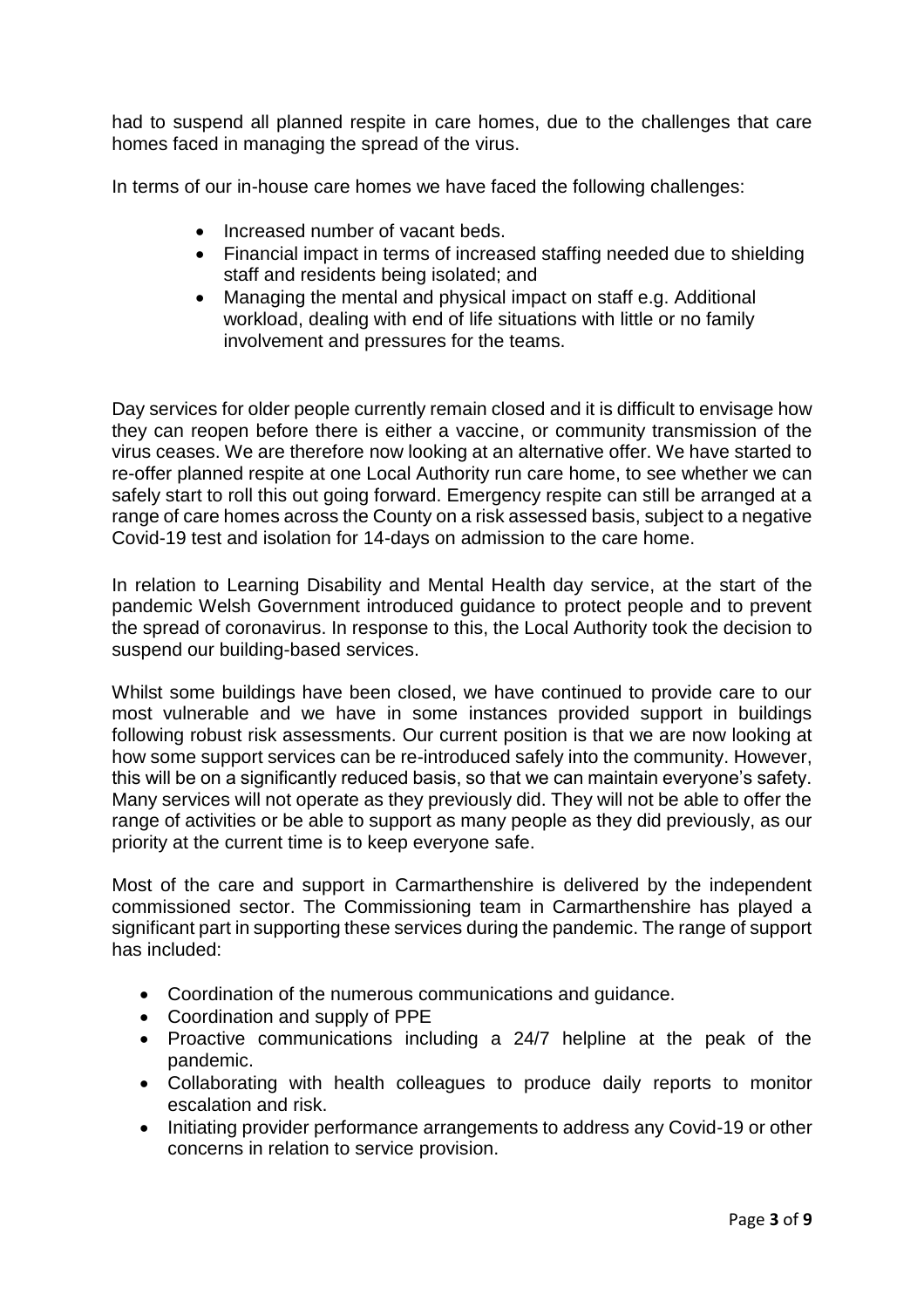## **2. Changes to service provision due to Covid**

We have inevitably, had to change the way we do things, and wherever possible we have tried to support people virtually when providing IAA or undertaking assessments. We have however, also continued to visit people at home when needed on a risk assessed basis, to ensure that our assessments are thorough to inform what support we might be able to provide.

At the start of the pandemic new legislation was introduced to relax the requirements of the Social Services and Wellbeing (Wales) Act. Carmarthenshire County Council did not feel the need to use this legislation and has continued as normal, but there is currently a national consultation ongoing, as to whether this legislation needs to be maintained going forward.

In relation to Safeguarding of Adults, we have seen an increase in safeguarding activity and multi-agency forums have continued to meet virtually. We were part of a Regional Multi Agency Covid-19 response group which met weekly. MAPPA, MARAC and VAWDASV arrangements also continued.

A robust regional approach to managing new and existing Deprivation of Liberty Safeguard authorisations has been agreed, in the light of us being unable to visit care homes. This approach ensures the principles of the Mental Capacity Act are upheld and is consistent with the guidance received from Welsh Government

Within Learning Disability Services, virtual activities have been arranged via skype or teams and individuals have accessed buildings on a 'one to one' basis where this has been necessary. Activity packs have been delivered to people's homes and home visits have also been facilitated to support families.

Carmarthenshire has been working with its TEC trading company Llesiant Delta Wellbeing, to develop a TEC Prevention Strategy for the region over the last twelve months. This has proved particularly valuable during this crisis. The programme combines proactive integrated tele-monitoring and wellbeing calls to those who were shielding, with a rapid response and community-based support. Delta has also increased front door Capacity through the Information, Advice and Assistance Services.

Lifelines and iPads have also been provided to promote social inclusion to those who are most vulnerable. Delta has conducted approximately 5,000 calls to residents in Carmarthenshire that received shielding letters from Welsh Government, to ensure they had everything they needed to stay safe during these difficult times. A quantity of 80 iPads was distributed to care home residents to keep in touch with their loved ones.

We have a well-resourced centralised distribution system that can deliver PPE 7 days a week, 24 hours a day. When we have identified a small number of providers not following the guidance, all have complied after intervention and support from our commissioning team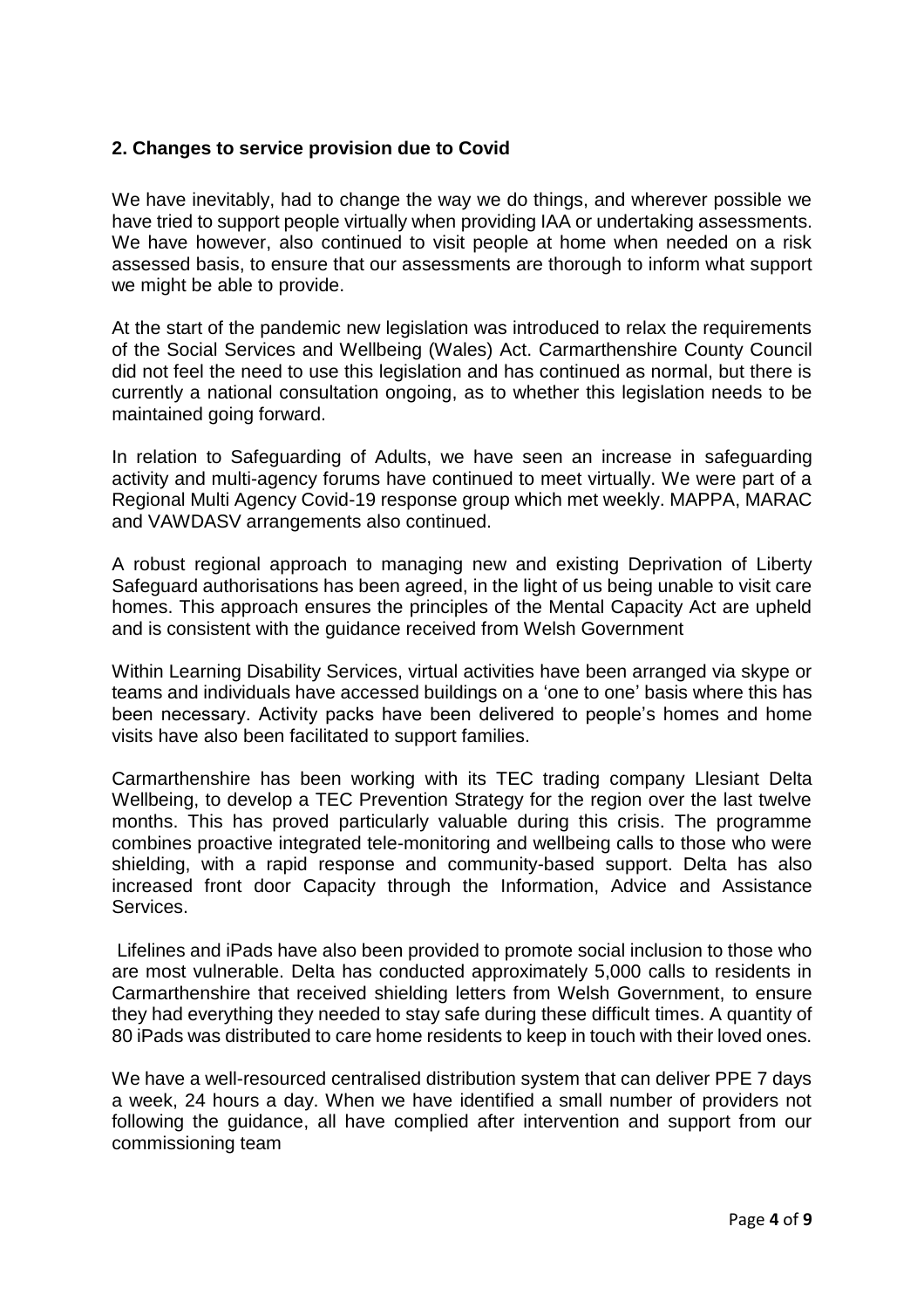## **3. Workforce implications**

At the onset of the pandemic, a central deployment hub was created where services could make requests for additional staff and offer staff that could assist with front line operations. Residential and domiciliary care have benefited from these arrangements. Staff from leisure and day services moved into domiciliary care and staff from day services moved into residential care and day services staff also helped out in residential care. Staff in administrative roles, all Integrated Services staff and staff in the Mental Health, Leaning Disability, Transition and Substance Misuse have continued in their ordinary roles, as these have been essential to allow us to deliver business as usual, and also respond to the specific requirements of the pandemic. A very small proportion of these staff was asked to shield, so there has been a minimal impact on the workforce.

Engagement has been maintained with the Trade Unions via the Communities Department Trade Union forum, and issues have been addressed as needed.

We have had to adapt our practices to ensure that staff undertaking essential visits to people at home, and in hospital, wear PPE and follow good infection control guidance Risk assessments are in place to support this. This has been a particular challenge for our Approved Mental Health Practitioners, who have had to continue undertaking Statutory Mental Health Act assessments, often in very challenging and high-risk circumstances.

Staff have been outstanding throughout the pandemic, in continuing to support people in our communities, and also take on challenges that they would never previously have foreseen; for example, in helping care homes to manage Covid-19 outbreaks. We are conscious that this has been a hugely difficult time for staff managing both work and challenging situations at home, and staff have been exemplary in the commitment and dedication they have shown.

### **4. Service user and carer implications**

We noticed at the start of the pandemic, that a high volume of people decided to cancel or reduce their care at home or day provision, as they wanted to minimise the number of people coming into their homes and families were able to offer more care, due to people being furloughed and unable to go to work. Whilst we have of course supported this approach, we have continued to maintain regular contact with those people that chose to do this, in order to make sure that they have the appropriate level of support as time has gone on. As people have returned to work, we have noticed that a number of people have contacted us again to restart their support.

We have been hugely conscious of the impact of the pandemic on carers as well as the individuals we support, so we are currently consulting on a proposed model for alternative support for day services for older people. As part of this consultation, we will be asking people how we can also support respite in different ways.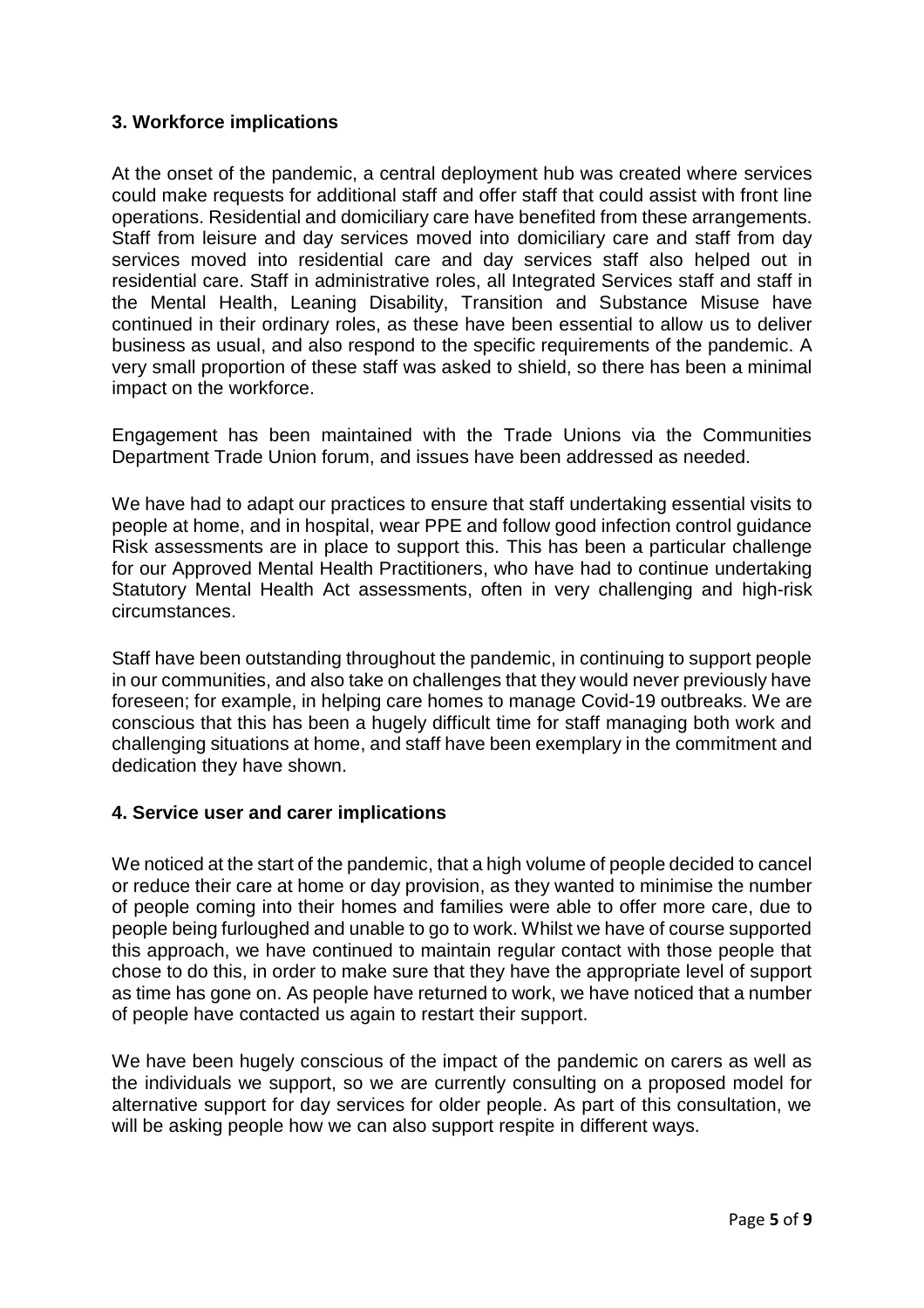We have worked closely with stakeholders, particularly Carers Trust Crossroads Sir Gar and the WWCDG to maintain awareness of the impact COVID has had on unpaid carers (existing and new carers).

CCC has utilised this intelligence to implement a PPE procedure and the Carers Resilience Project.

The Carers Resilience project seeks to provide a comprehensive range of safe responses to support wellbeing and promote the caring relationship through these worrying times. These responses range from preventative services such as the Carers Emergency Card and Response, Connect, Carers Information Service to residential respite in a care setting. The project gives structure to the offer of support that is safely available to us, and a model that enables fair and equitable use of resources. The project is adapting as the year progresses, in line with the needs of carers. Consultation is underway to engage carers in shaping future arrangements for support.

The recent Strategic Partnership Board for carers afforded us the opportunity to reflect over the COVID period, and it was beneficial to note the excellent work of the third sector to continue to support people across service areas to feel connected and supported.

Whilst we generally suspended our building-based day services in Learning Disability, some remained open to enable 'one to one' support for those individuals and families who needed it. These were in emergency situations and were subject to robust risk assessments.

Those who use services have welcomed the opportunity to get involved in the virtual programme of day activities, and feedback from individuals and carers is that this has provided some respite from the pandemic and been beneficial for their wellbeing.

## **5. Financial issues**

Across the Mid and West Wales region, Covid related funding was made available to support the commissioned care sectors from the Welsh Government Hardship fund. In West Wales, there was consistency in application of payments to the care home sector of £50/ person/ week for LA commissioned placements. Furthermore, detailed work has been undertaken which has included additional payments for 'outbreak' care homes linked to voids.

At the height of the pandemic we saw an overall reduction in the number of funded residential and nursing placements for older people. We also saw an overall reduction in the number of funded external domiciliary care hours. Both did have a positive effect on the budget. This has now returned to near normal levels and in some areas, demand is increasing.

Within Mental Health and Learning Disability we did see a slight increase in residential placements and high cost community packages, as the work to place people in alternative settings was paused for the first six months of the pandemic. We are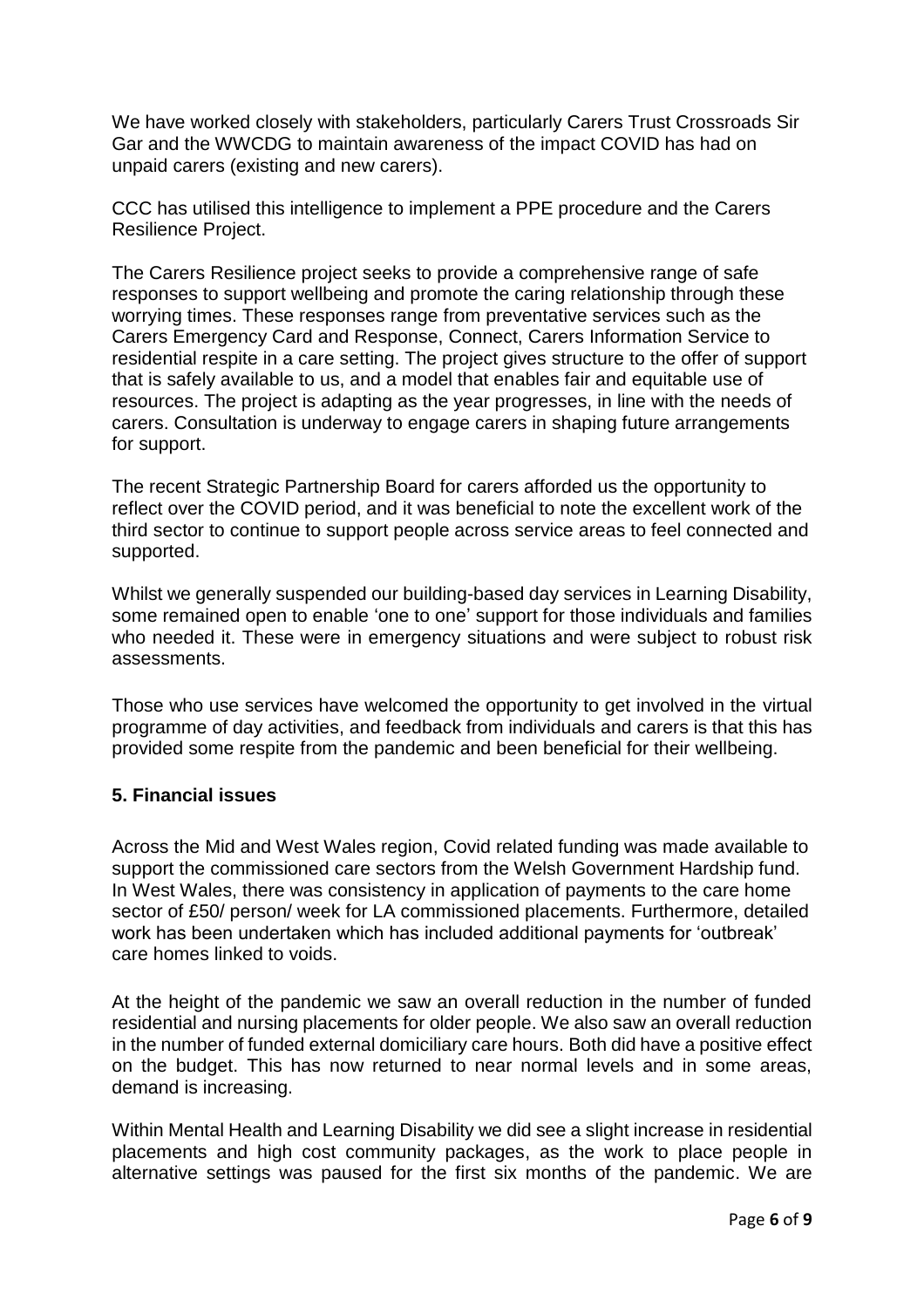gathering evidence to forecast demand and budget pressures for 2020/2021 and the impact of Covid–19 on services areas such as Mental Health, Substance Misuse and Safeguarding.

We have seen some challenges in achieving our predicted PBB this year. We are reviewing our PBBs for the remainder of the year and into 2021/2022, so that we have realistic projections going forward.

### **6. Communication and engagement**

Good and regular communication has been critical to supporting staff, as well as recognising the achievements of staff and taking each opportunity to thank them. The use of technology has meant that we are probably in much more regular contact with each other and have taken the opportunity to have regular short meetings. This is something that we would want to continue going forward.

There is regular communication with staff via the internet, newsletters, individual letters and published guidance. Team meetings have continued via teams and training modules are being made available via e-learning programmes, wherever possible.

Within Adult Social Care and Integrated Services, staff have kept in touch with individuals and families so that we can determine when people may be struggling and respond in a timely fashion. Those who used services and their carers also received regular letters to update them on what was happening with front line services.

During the peak of the pandemic, the Divisional Management team met daily to respond to immediate issues, make decisions and agree actions and priorities. Regular contact has also been maintained between Heads of Service and the Executive Board Member, to provide regular briefings regarding issues as they develop.

### **7. Moving forward**

We must make sure that we learn from this unprecedented experience as we reintroduce our services and re-set our strategic and operational priorities. It is not going to be a case of restarting and getting back to the way we were. This is an opportunity to refresh and renew. Recovery Groups have been set up and we are focusing on recovery plans to sustain services following the crisis. Moving forward we will:

- Continue to change and adapt the way we work. For example, we will not be able to fully reopen our day services buildings for some time, to comply with social distancing and minimise risk of infection.
- Continue with virtual activities and provide a service to those most at risk safely. This will impact on families and carers who will continue to need support. So, we will need to do this creatively.
- Escalate our modernisation plans for some services e.g. less building-based services, agile working.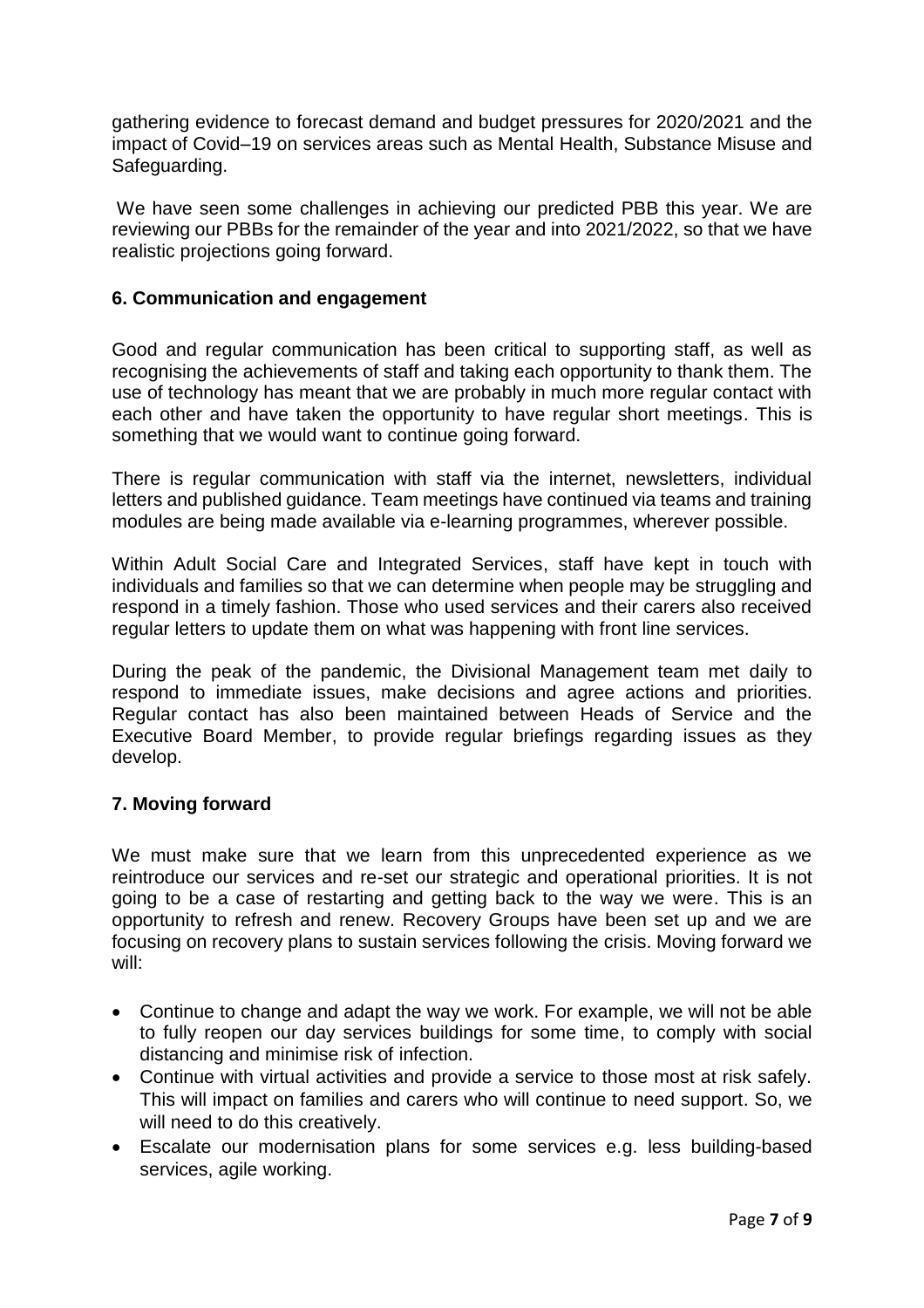- Require our workforce to be flexible and adaptive in the long term in the event of future uncertainties.
- Prioritise and transform services to respond to those who are most vulnerable.
- Respond to pressures in the heath acute sector which are likely to increase as we enter the autumn/winter months.

We have seen that whilst the virus is devasting to our older population, many frail and elderly residents can and do recover. Early evidence locally is that the likelihood of recovery has a strong correlation with the general health of the resident before the infection. Moving forward, ensuring we can evidence that all residents receive the highest quality of health care based on their needs as individuals, will be a priority for us.

The immediate priorities are to maintain business as usual and look to implement the alternative options, to support those that previously attended building-based services. This is particularly critical to, both support individuals and their families, as well as managing the overall demand and budget of long-term care.

There is currently a risk that the need for residential placements and domiciliary care will increase at a faster pace than projected, in line with population growth, and due to the additional pressures on families/informal caring arrangements with no structured day services and limited respite available. Whilst we are doing everything we can to mitigate the risk, there is a likelihood that we will not be able to offer sufficient support at home to mitigate it entirely.

Pressures in the acute sector will also have a significant impact on social care community services, and in particular the care home and domiciliary care sector.

### **8. Lessons learnt.**

Digital solutions will play an ever-increasing role in shaping what we do Communication has improved significantly, through effective use of virtual technology and going forward, we need to get the right balance between virtual and 'face to face' contact, to make best use of time.

Technology and forms of virtual communication have been invaluable through this time.

Staff Resilience has been remarkable during this unprecedented time, but we are seeing general fatigue across services and fear regarding the future. We are aware of the need to ensure that staff access supervision, support, and occupational health interventions where necessary.

In the medium and longer term, the economic downturn itself will have persistent negative health effects, with these effects being worse for some groups than for others.